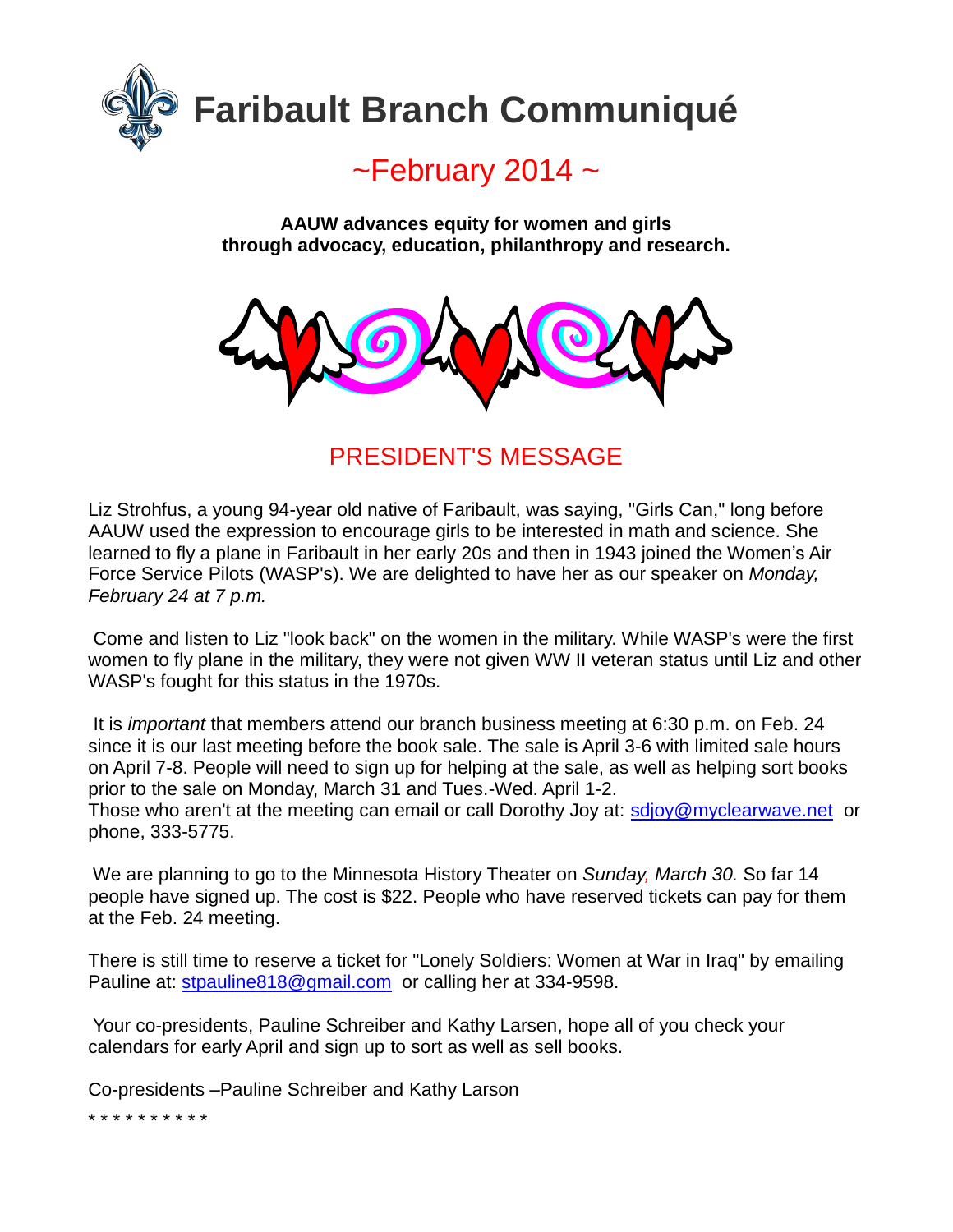## **February Meeting**

Monday, February 24 in the District One Hospital Classroom

5:30 - Board Meeting 5:30 – 6:15 Members can eat in the hospital cafeteria 6:30 - Important Business Meeting (sign up to work at book sale) 7:00 - Speaker, Liz Strohfus, Women's Air Force Service Pilot



Please come to the February meeting prepared to sign up for work hours at the book sale. **Set up**: March 31st, April 1st, and April 2nd. **The sale:** all day April 4 and 5 (10:00 AM - 8:00 PM), noon to 5 on April 6th, and 3 to 7 on April 7 and 8. **Clean up**: Wed. morning, April 9th.

Dorothy Joy at: [sdjoy@myclearwave.net](mailto:sdjoy@myclearwave.net) or phone, 333-5775. **\* \* \* \* \* \* \* \* \* \***

### **SECRETARY'S REPORT**

FARIBAULT AAUW BRANCH MEETING JANUARY 27, 2014

Pauline Schreiber, president, called the meeting to order at 6:30 p.m., at Rice County District One Classroom C.

Betty Harmsen, scholarship chairman, shared thank- you notes from two scholarship winners, Marci Lessman and Chelsea Borwege. Pauline shared that the board reviewed available finances, and recommends that we increase the SCC scholarship from \$750 to \$1000 this spring. We will need to decide each year if it is possible to continue funding at the \$1,000 level. Diane Hagen made a motion that we increase the scholarship to \$1,000 this year, subject to yearly review. Kathy Kasten seconded the motion. Motion unanimously carried.

It is necessary for chapters to update the by-laws to be consistent with the state. The state by-laws chairman will assist chapters once she is back in the country. Kathy Kasten will bring our by-laws into compliance.

The book sale committee met on January 22nd. Gloria Olson will be ordering 100 bags to be used at the bag sale. Shoppers can use last year's bag if they want to. We will not have a new design or color because any changes will cost an extra \$50 set-up fee. All members are invited to attend the next committee meeting: 1:00, February 19th, Coffee Shop. Pat Rice discussed efforts to get advertising on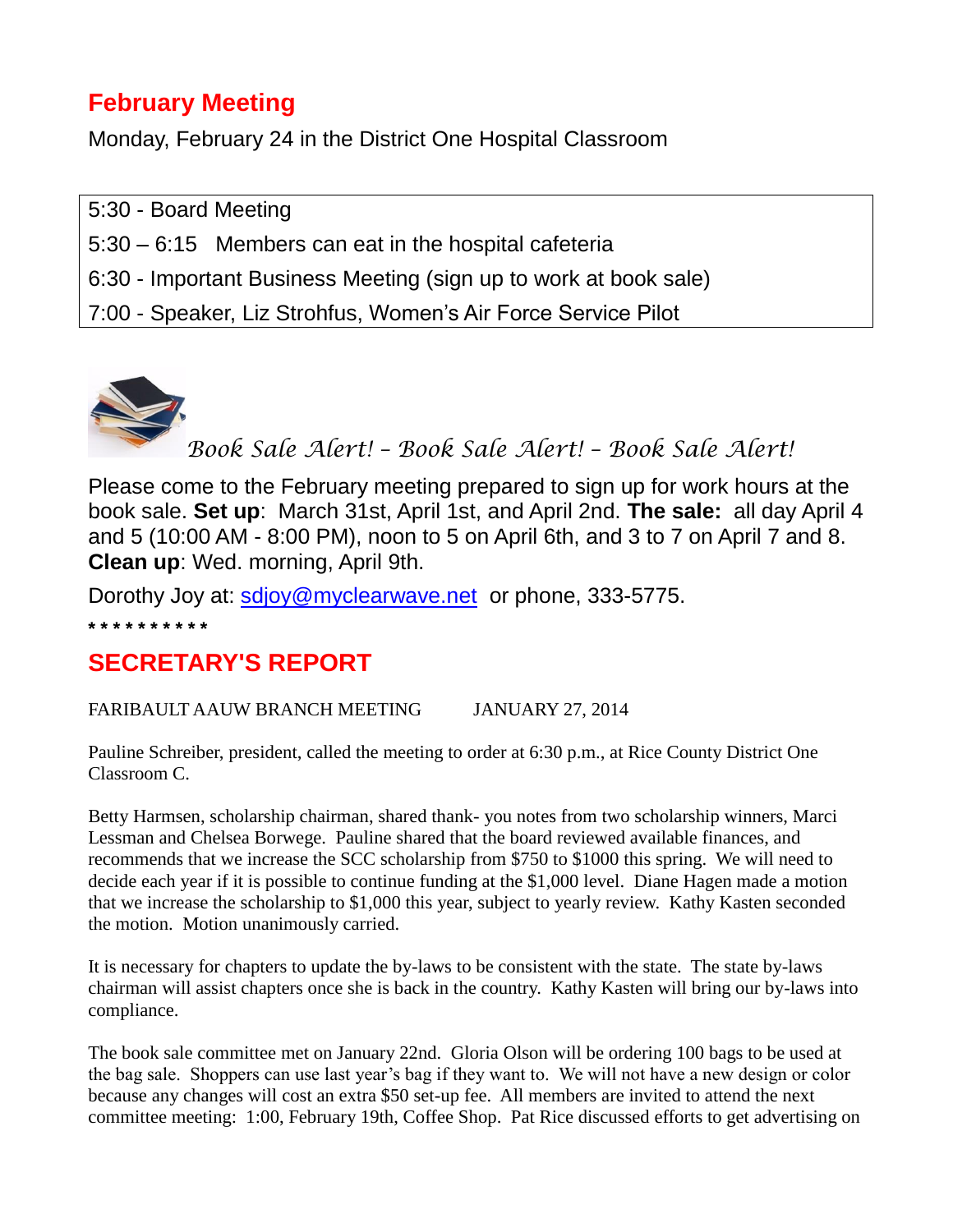social media.

Pauline Schreiber shared that the state is eliminating the "Women in Motion" award, but that we should still have a strategic plan. We have a goal of adding three new members. We are grateful to have new members: Nicole Borwege and Karen Parker. Others are pending.

Pauline reminded us that 2014 is an election year. Pauline will no longer be our president, but is willing to help with forums. The board recommends that we should again sponsor the event, hopefully in cooperation with the Chamber of Commerce. A motion was made and carried that we hold forums this fall. Ellen Bisping will talk with a Chamber member to see if they would like to co-sponsor. Pauline will reserve 3 nights in October for the event, to be held at City Hall.

The March meeting will be a play at the Minnesota History Theatre, "Lonely Soldiers / Women of Iraq". Emily Nesvold will send an email requesting sign-up. One may also sign up at the February meeting. The cost is \$22 / member. If you sign up and are unable to attend, the fee must still be paid. We will carpool. Members are encouraged to invite friends and relatives.

Kathy Kasten shared information regarding Women's' History Month. Articles will be written by Pat Rice, Gloria Olson, Rene' Perrance, Diane Hagen, and Pauline Schreiber. The topic will be: Women Who Have Advocated for the Environment. The articles will appear in the Tuesday editions of the Faribault Daily News.

Emily Nesvold shared information regarding our new website, being developed by Emily, Liz Hartman, and a representative from the State AAUW. Access the site by putting the following in the address line: www.http://faribault-mn.aauw.net. Click on activities. Emily and Liz would like feedback.

We were pleased to have a guest and potential new member at tonight's meeting, Cyndy Harrison.

Our member, Shirley Norgaard, has been recovering from an injury. We wish her the very best! A card will be sent.

Tonight's program was cancelled due to the extreme cold.

Submitted by: Gloria Carter, Secretary

\* \* \* \* \* \* \* \* \* \*

#### **TREASURER'S REPORT**

Finances: we have \$4,497.03 in savings and \$151.52 in checking at the moment. Remaining budgeted expenses for the fiscal year include Project Star, conference expenses, and one more

scholarship. We are in good shape, since the book sale will replenish our accounts in the spring. While I am out of town, please contact Kathy or Pauline if you have an expense that should be paid. I have left the checkbooks with Karen Rasmussen.

Julie Olson, Treasurer \* \* \* \* \* \* \* \* \* \*